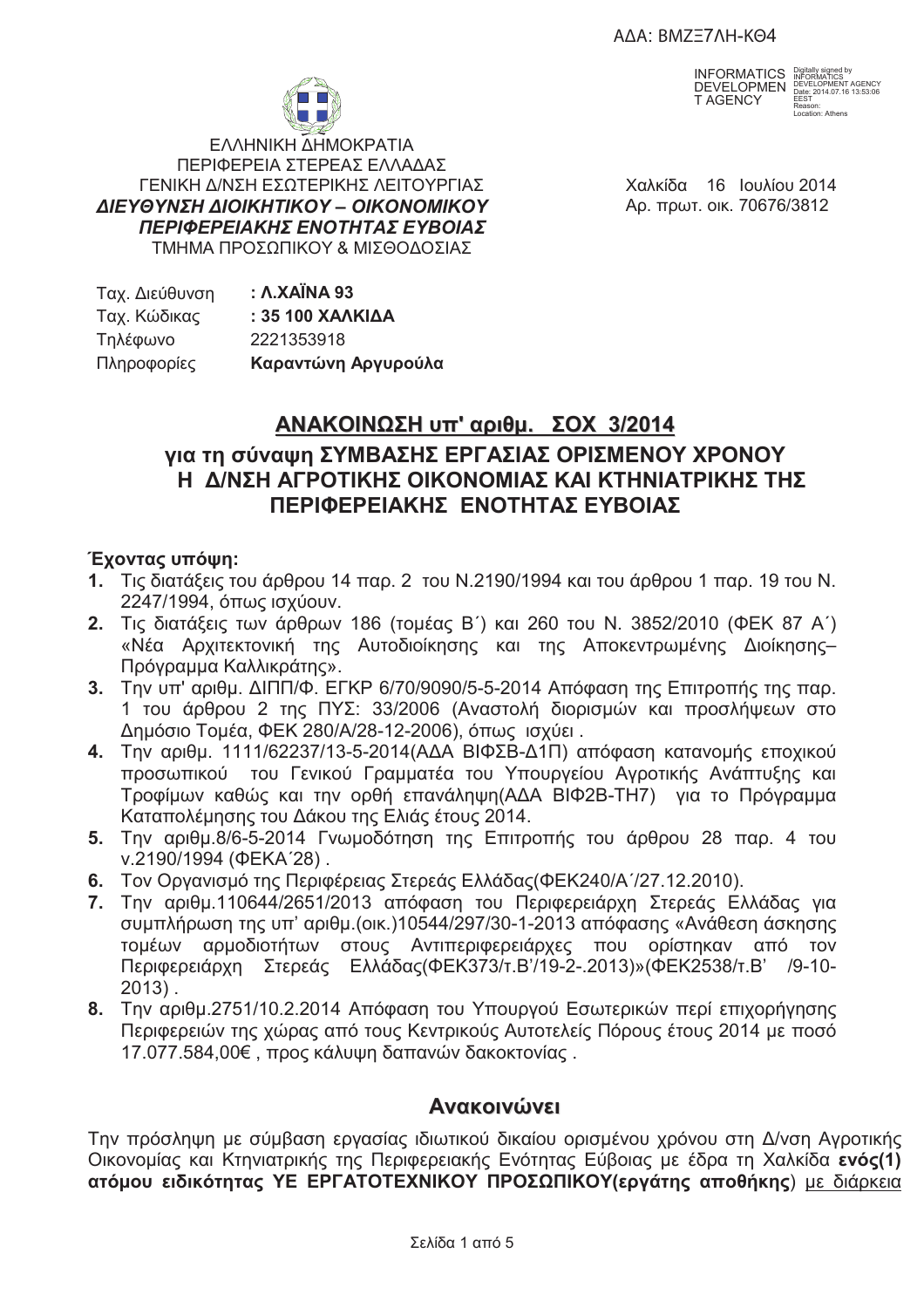απασχόλησης μέχρι και 60 ημερομίσθια από την ημερομηνία της απόφασης πρόσληψης και όχι πέραν της 30<sup>ης</sup> Νοεμβρίου 2014, για την κάλυψη παροδικών αναγκών του προγράμματος καταπολέμησης του δάκου της ελιάς.

|Οι υποψήφιοι πρέπει να είναι ηλικίας από 18 έως 65 ετών.

## ΒΑΘΜΟΛΟΓΗΣΗ ΛΟΙΠΩΝ ΚΡΙΤΗΡΙΩΝ

Η σειρά κατάταξης των υποψηφίων καθορίζεται μεταξύ τους με τα ακόλουθα κριτήρια:

| μήνες εμπειρίας<br>μονάδες                                                | $\overline{7}$ | 2<br>14 | 3<br>21 | 4<br>28 | 5<br>35 | 6<br>42 | 49 | 8<br>56 | 9<br>63 | 10<br>70 | 11<br>77 | 12<br>84 | 13<br>91 | 14<br>98 | $\cdots$<br>$\cdots$ | 57<br>399 | 58<br>406 | 59<br>413 | 60 και άνω<br>420 |
|---------------------------------------------------------------------------|----------------|---------|---------|---------|---------|---------|----|---------|---------|----------|----------|----------|----------|----------|----------------------|-----------|-----------|-----------|-------------------|
|                                                                           |                |         |         |         |         |         |    |         |         |          |          |          |          |          |                      |           |           |           |                   |
| 2. ΠΟΛΥΤΕΚΝΟΣ Η΄ ΤΕΚΝΟ ΠΟΛΥΤΕΚΝΗΣ ΟΙΚΟΓΕΝΕΙΑΣ (50 μονάδες για κάθε τέκνο) |                |         |         |         |         |         |    |         |         |          |          |          |          |          |                      |           |           |           |                   |
| αριθμός τέκνων                                                            |                | $3^*$   |         | 4       |         | 5       | 6  |         |         | 8        |          | 9        |          | 10       |                      | 11        | 12        |           |                   |
| Μονάδες                                                                   |                | 150     |         | 200     |         | 250     |    | 300     | 350     |          | 400      | 450      |          | 500      |                      | 550       | 600       |           |                   |
| *αφορά μόνο τις ειδικές περιπτώσεις πολυτεκνίας με τρία (3) τέκνα         |                |         |         |         |         |         |    |         |         |          |          |          |          |          |                      |           |           |           |                   |
|                                                                           |                |         |         |         |         |         |    |         |         |          |          |          |          |          |                      |           |           |           |                   |

## **EMNEIPIA**

#### ΒΑΘΜΟΛΟΓΟΥΜΕΝΗ ΕΜΠΕΙΡΙΑ ΥΠΟΨΗΦΙΟΝ ΚΑΤΗΓΟΡΙΑΣ ΥΕ

Ως βαθμολογούμενη εμπειρία λαμβάνεται υπόψη η απασχόληση σε **προγράμματα δακοκτονίας**.

#### ΑΠΑΡΑΙΤΗΤΑ ΔΙΚΑΙΟΛΟΓΗΤΙΚΑ

Ειδικότερα, με την αίτησή του πρέπει να υποβάλει:

1. Φωτοαντίγραφο: των δύο όψεων του ατομικού δελτίου ταυτότητας ή της σχετικής προσωρινής βεβαίωσης της αρμόδιας αρχής ή των κρισίμων σελίδων του διαβατηρίου (δηλ. αυτών όπου αναφέρονται ο αριθμός και τα στοιχεία ταυτότητας του κατόχου) ή των δύο όψεων της άδειας οδήγησης ή των κρίσιμων σελίδων του ατομικού βιβλιαρίου υνείας όλων των ασφαλιστικών φορέων. Αν από αυτά δεν προκύπτει η ημερομηνία γέννησης πρέπει να προσκομισθεί και πιστοποιητικό γέννησης.

2. Οι πολύτεκνοι και τα τέκνα πολυτέκνων οικογενειών: Πιστοποιητικό Δήμου ή Κοινότητας, πρόσφατης έκδοσης, στο οποίο να βεβαιώνεται η οικογενειακή τους κατάσταση ή αντίστοιχο πιστοποιητικό αρμόδιας αλλοδαπής αρχής, συνοδευόμενο από πιστοποιητικό της Ανώτατης Συνομοσπονδίας Πολυτέκνων Ελλάδος (Α.Σ.Π.Ε.). Αρκεί η προσκόμιση του ενός εκ των δύο πιστοποιητικών, εφόσον από αυτό αποδεικνύεται αναμφίβολα η πολυτεκνική ιδιότητα.

Α. Αν ο υποψήφιος απέκτησε ισοβίως την Πολυτεκνική ιδιότητα λόγω τεσσάρων (4) τουλάχιστον τέκνων, ανεξαρτήτως ηλικίας και λοιπών ιδιοτήτων και προσκομίζει, για την απόδειξη της ιδιότητάς του αυτής, μόνο πιστοποιητικό οικογενειακής κατάστασης, αυτό πρέπει να περιλαμβάνει:

#### 1) Όταν πρόκειται να αποδείξει την ιδιότητα του πολυτέκνου:

- Ονοματεπώνυμο του ιδίου και της συζύγου του.
- Ημερομηνία τελέσεως του γάμου τους.
- Τα από το νάμο αυτό γεννηθέντα τέκνα.
- Τα από άλλο ή άλλους γάμους του ιδίου ή της συζύγου του γεννηθέντα τέκνα, τα οποία πρέπει να αναφέρονται αναλυτικά.
- Τα εκτός γάμου γεννηθέντα τέκνα για τη μητέρα.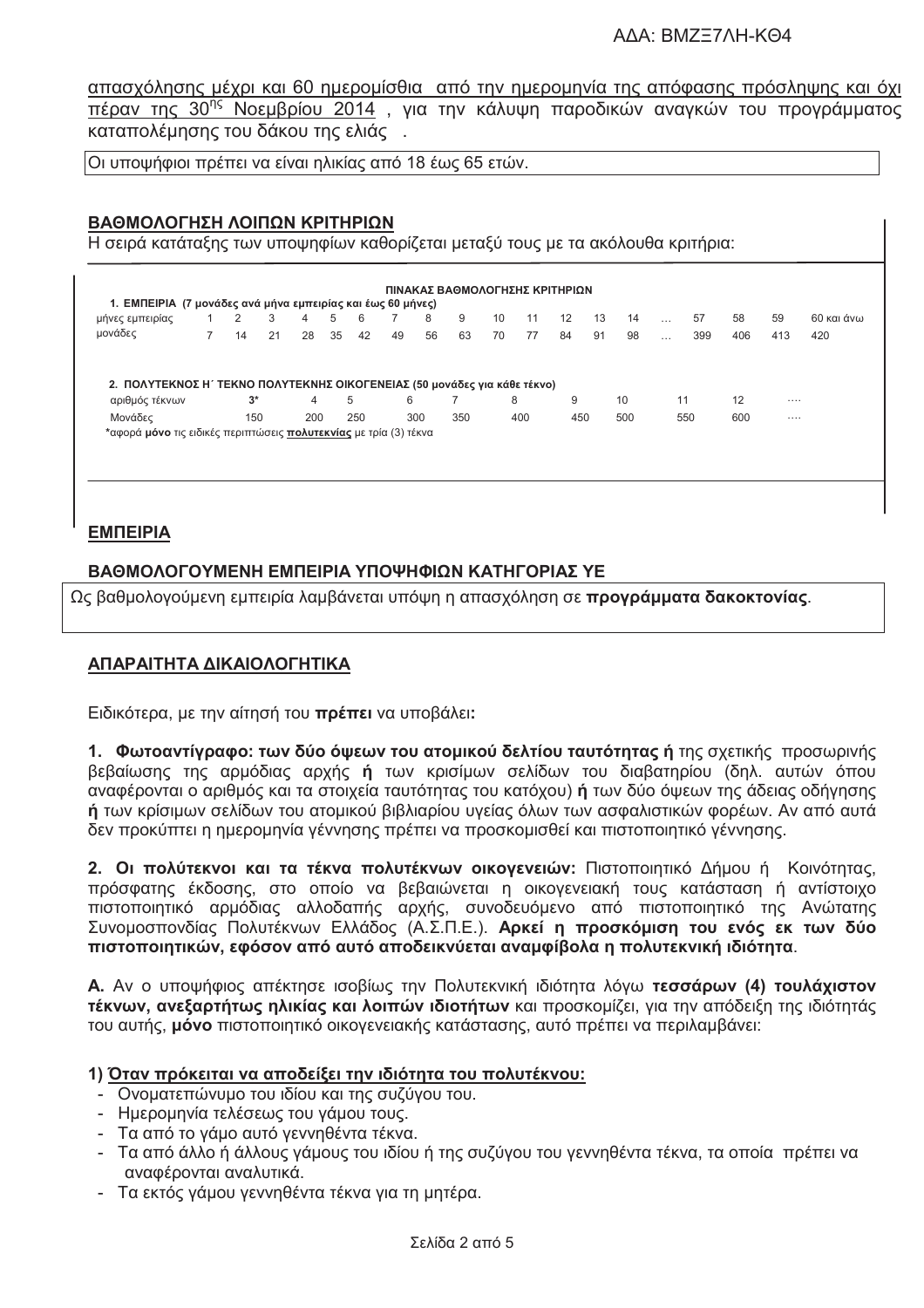- Τα εκτός γάμου τέκνα γεννηθέντα για τον πατέρα, αλλά νομιμοποιηθέντα ή νομίμως αναγνωρισθέντα από αυτόν.
- Ημερομηνία γεννήσεως όλων των ανωτέρω.

## 2) Όταν πρόκειται να αποδείξε<u>ι την ιδιότητα του μέλους πολύτεκνης οικογένειας:</u>

- Ονοματεπώνυμο των γονέων και ημερομηνία του γάμου τους.
- Ονοματεπώνυμο του ιδίου και των από το γάμο αυτό αδελφών του.
- Τα από άλλο ή άλλους γάμους των γονέων του γεννηθέντα τέκνα τα οποία πρέπει να αναφέρονται αναλυτικά.
- Τα εκτός γάμου γεννηθέντα τέκνα της μητέρας του.
- Τα εκτός γάμου γεννηθέντα τέκνα του πατέρα του, αλλά νομιμοποιηθέντα ή νομίμως αναννωρισθέντα από αυτόν.
- Ημερομηνία γεννήσεως όλων των ανωτέρω.

Β. Αν ο υποψήφιος απέκτησε ισοβίως την Πολυτεκνική ιδιότητα βάσει του Ν.860/1979 (βλ. πρώτο κεφάλαιο. Ενότητα ΣΤ. πεδίο β. Πολύτεκνος) και προσκομίζει, για την απόδειξη της ιδιότητάς του αυτής, μόνο πιστοποιητικό οικογενειακής κατάστασης, αυτό πρέπει να περιλαμβάνει:

## 1) Όταν πρόκειται να αποδείξει την ιδιότητα του πολυτέκνου:

- Ονοματεπώνυμο του ιδίου και της συζύγου του.
- Ημερομηνία τελέσεως του γάμου τους.
- Τα από το νάμο αυτό γεννηθέντα τέκνα.
- Τα από άλλο ή άλλους γάμους του ιδίου ή της συζύγου του γεννηθέντα τέκνα, τα οποία πρέπει να αναφέρονται αναλυτικά.
- Τα εκτός γάμου γεννηθέντα τέκνα για τη μητέρα.
- Τα εκτός γάμου τέκνα γεννηθέντα για τον πατέρα, αλλά νομιμοποιηθέντα ή νομίμως αναγνωρισθέντα από αυτόν.
- Ημερομηνία νεννήσεως όλων των ανωτέρω.
- Ημερομηνία θανάτου όλων των μη επιζώντων από τους ανωτέρω.
- Ημερομηνία γάμου, διάζευξης ή χηρείας όλων των θηλέων τέκνων (αν είναι άγαμα να γίνει μνεία).

## 2) Όταν πρόκειται να αποδείξει την ιδιότητα του μέλους πολύτεκνης οικογένειας:

- Ονοματεπώνυμο των γονέων και ημερομηνία του γάμου τους.
- Ονοματεπώνυμο του ιδίου και των από το γάμο αυτό αδελφών του.
- Τα από άλλο ή άλλους γάμους των γονέων του γεννηθέντα τέκνα τα οποία πρέπει να αναφέρονται αναλιιτικά
- Τα εκτός γάμου γεννηθέντα τέκνα της μητέρας του.
- Τα εκτός γάμου γεννηθέντα τέκνα του πατέρα του, αλλά νομιμοποιηθέντα ή νομίμως αναγνωρισθέντα από αυτόν.
- Ημερομηνία γεννήσεως όλων των ανωτέρω.
- Ημερομηνία θανάτου όλων των μη επιζώντων από τους ανωτέρω.
- Ημερομηνία γάμου, διάζευξης ή χηρείας όλων των θηλέων αδελφών του (αν είναι άγαμα να γίνει μνεία).

#### Στις ανωτέρω περιπτώσεις (1 και 2), εκτός από το πιστοποιητικό οικογενειακής κατάστασης απαιτείται επιπλέον:

- α) Σε περίπτωση ανικανότητας προς εργασία ενός από τους δύο γονείς, πιστοποιητικό από τον οικείο φορέα, με το οποίο να βεβαιώνεται η κατά 100% αναπηρία του γονέα αυτού για οποιονδήποτε λόγο ή κατά 70% για τους ανάπηρους πολέμου.
- β) Σε περίπτωση ανικανότητας προς εργασία τέκνων, ανεξαρτήτως ηλικίας, από οποιοδήποτε λόγο ή τέκνα ανάπηρα πολέμου, πιστοποιητικό από τον οικείο φορέα με το οποίο να βεβαιώνεται η ανωτέρω ανικανότητά τους.
- ν) Για την απόδειξη της σπουδαστικής ιδιότητας του ίδιου του υποψηφίου ή τέκνου ή αδελφού του. ανάλογα με την περίπτωση, βεβαίωση της οικείας σχολής από την οποία να προκύπτει το χρονικό διάστημα των σπουδών ή της μαθητείας για τέχνη ή επάγγελμα.

Γ. Αν ο υποψήφιος απέκτησε ισοβίως την Πολυτεκνική ιδιότητα βάσει του Ν.3454/2006 (βλ. πρώτο κεφάλαιο, Ενότητα ΣΤ. πεδίο β. Πολύτεκνος) και προσκομίζει, για την απόδειξη της ιδιότητάς του αυτής, μόνο πιστοποιητικό οικογενειακής κατάστασης, αυτό πρέπει να περιλαμβάνει: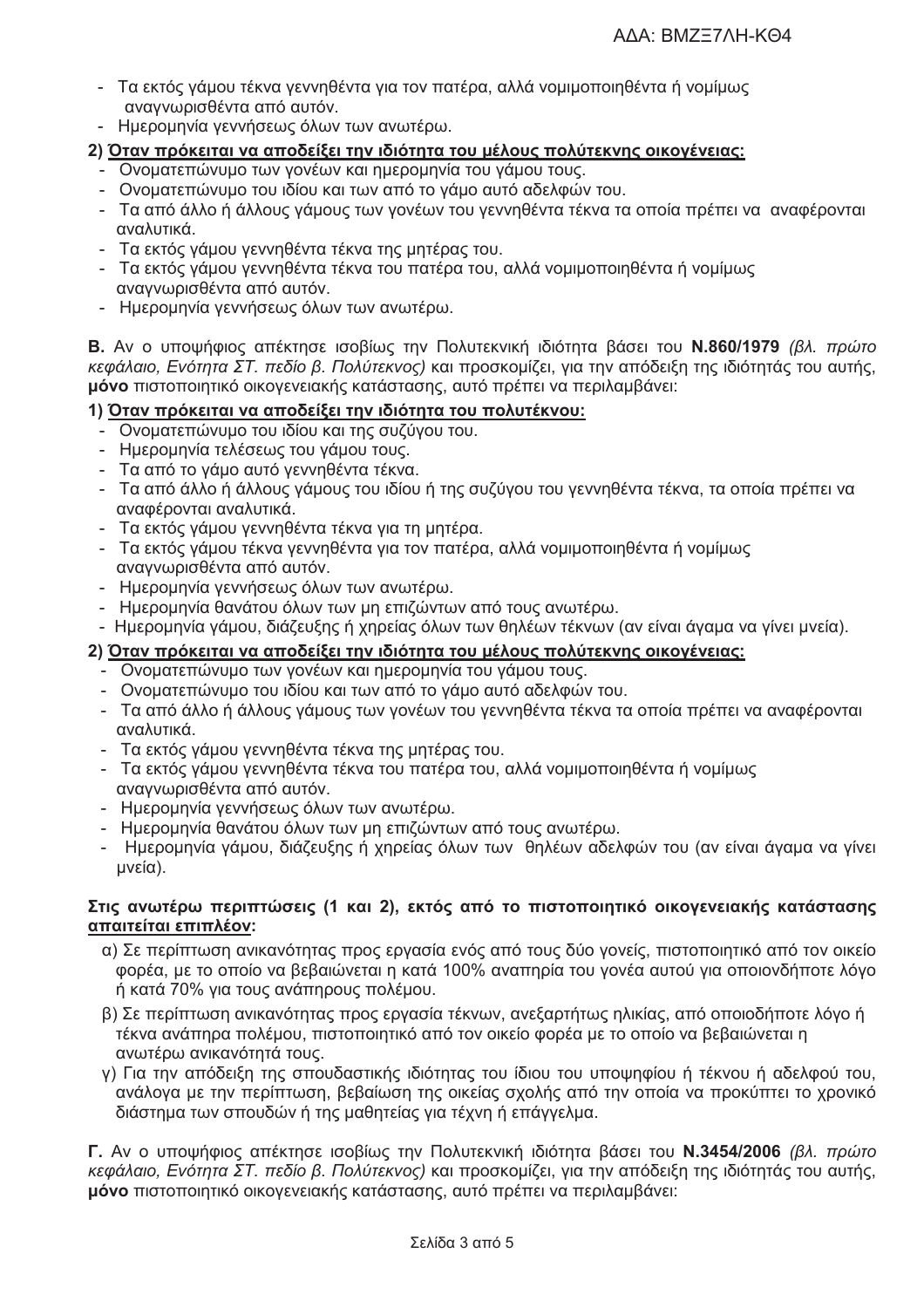## 1) Όταν πρόκειται να αποδείξει την ιδιότητα του πολυτέκνου:

- Ονοματεπώνυμο του ιδίου και της συζύγου του.
- Ημερομηνία τελέσεως του γάμου τους.
- Τα από το γάμο αυτό τέκνα.
- Τα από άλλο ή άλλους γάμους του ιδίου ή της συζύγου του τέκνα, τα οποία πρέπει να αναφέρονται αναλυτικά.
- Τα εκτός γάμου τέκνα για την μητέρα.
- Τα εκτός γάμου τέκνα για τον πατέρα, αλλά νομιμοποιηθέντα ή νομίμως αναγνωρισθέντα από αυτόν.
- Ημερομηνία γεννήσεως όλων των ανωτέρω.
- Ημερομηνία θανάτου όλων των μη επιζώντων από τους ανωτέρω.
- Ημερομηνία γάμου όλων των αδελφών του (αν είναι άγαμα να γίνει μνεία).

#### 2) Όταν πρόκειται να αποδείξει την ιδιότητά του ως μέλος πολύτεκνης οικογένειας:

- Ονοματεπώνυμο των γονέων και ημερομηνία του γάμου τους.
- Ονοματεπώνυμο του ιδίου και των από το γάμο αυτό αδελφών του.
- Τα από άλλο ή άλλους γάμους των γονέων του τέκνα τα οποία πρέπει να αναφέρονται αναλυτικά.
- Τα εκτός γάμου τέκνα της μητέρας του.
- Τα εκτός γάμου τέκνα για τον πατέρα, αλλά νομιμοποιηθέντα ή νομίμως αναγνωρισθέντα από αυτόν.
- Ημερομηνία γεννήσεως όλων των ανωτέρω.
- Ημερομηνία θανάτου όλων των μη επιζώντων από τους ανωτέρω.
- Ημερομηνία γάμου όλων των αδελφών του (αν είναι άγαμα να γίνει μνεία).

#### Στις ανωτέρω περιπτώσεις (1 και 2), εκτός από το πιστοποιητικό οικογενειακής κατάστασης απαιτείται επιπλέον:

α) Σε περίπτωση οποιασδήποτε αναπηρίας τέκνου ή αδελφού υποψηφίου σε ποσοστό 67% και άνω ισοβίως, ανεξαρτήτως ηλικίας, πιστοποιητικό από τον οικείο φορέα με το οποίο να βεβαιώνεται η ανωτέρω αναπηρία και η ισοβιότητα αυτής.

β) Σε περίπτωση αναπηρίας από οιαδήποτε αιτία ή αναπηρίας πολέμου σε ποσοστό 67% και άνω ισοβίως ενός από τους δύο γονείς, πιστοποιητικό από τον οικείο φορέα με το οποίο να βεβαιώνεται η ανωτέρω, κατά περίπτωση, αναπηρία και ειδικώς για την αναπηρία πολέμου και η ισοβιότητα αυτής.

γ) Για την απόδειξη της σπουδαστικής ιδιότητας του ίδιου του υποψηφίου ή τέκνου ή αδελφού του, ανάλογα με την περίπτωση, βεβαίωση αναγνωρισμένης τριτοβάθμιας σχολής Πανεπιστημιακής ή Τεχνολογικής Εκπαίδευσης ή αναγνωρισμένων εκπαιδευτικών ιδρυμάτων της ημεδαπής ή αλλοδαπής, από την οποία να προκύπτει το χρονικό διάστημα των σπουδών.

δ) Σε περίπτωση που τέκνο ή αδελφός υποψηφίου, ανάλογα με την περίπτωση, διανύει τη στρατιωτική του θητεία, βεβαίωση, περί του γεγονότος αυτού, από αρμόδια αρχή.

4. Πιστοποιητικά απόδειξης εμπειρίας είναι: Βεβαίωση της Διεύθυνσης Αγροτικής Οικονομίας και Κτηνιατρικής ή της Διεύθυνσης Αγροτικής Οικονομίας.

## ΚΕΦΑΛΑΙΟ ΠΡΩΤΟ: Δημοσίευση της ανακοίνωσης

Ανάρτηση ολόκληρης της Ανακοίνωσης θα γίνει στο χώρο ανακοινώσεων της Διεύθυνσης Αγροτικής Οικονομίας και Κτηνιατρικής της Περιφερειακής Ενότητας Εύβοιας (Ταχ. Δ/νση Χαϊνά 93-341 00 Χαλκίδα), στο κατάστημα του Δήμου Χαλκιδέων, στο διαδικτυακό τόπο της Περιφερειακής Ενότητας Εύβοιας (WWW.naevias.gr) .Θα συνταχθεί σχετικό πρακτικό ανάρτησης από την Διεύθυνση Αγροτικής Οικονομίας και Κτηνιατρικής της Π.Ε.Εύβοιας και από το Δήμο Χαλκιδέων.

#### ΚΕΦΑΛΑΙΟ ΔΕΥΤΕΡΟ: Υποβολή αιτήσεων συμμετοχής

Οι ενδιαφερόμενοι καλούνται να υποβάλουν απλή αίτηση με συνημμένα τα αναφερόμενα δικαιολογητικά, στην ακόλουθη διεύθυνση: Λ. Χαϊνά 93-34100- Χαλκίδα, απευθύνοντάς την στη Δ/νση Αγροτικής Οικονομίας και Κτηνιατρικής της Π.Ε.Εύβοιας (τηλ. επικοινωνίας: 2221353918).

Η προθεσμία υποβολής των αιτήσεων είναι πέντε (5) ημερολογιακές ημέρες και αρχίζει από την επόμενη ημέρα της τελευταίας ανάρτησης της παρούσας στο κατάστημα της Δ/νσης Αγροτικής